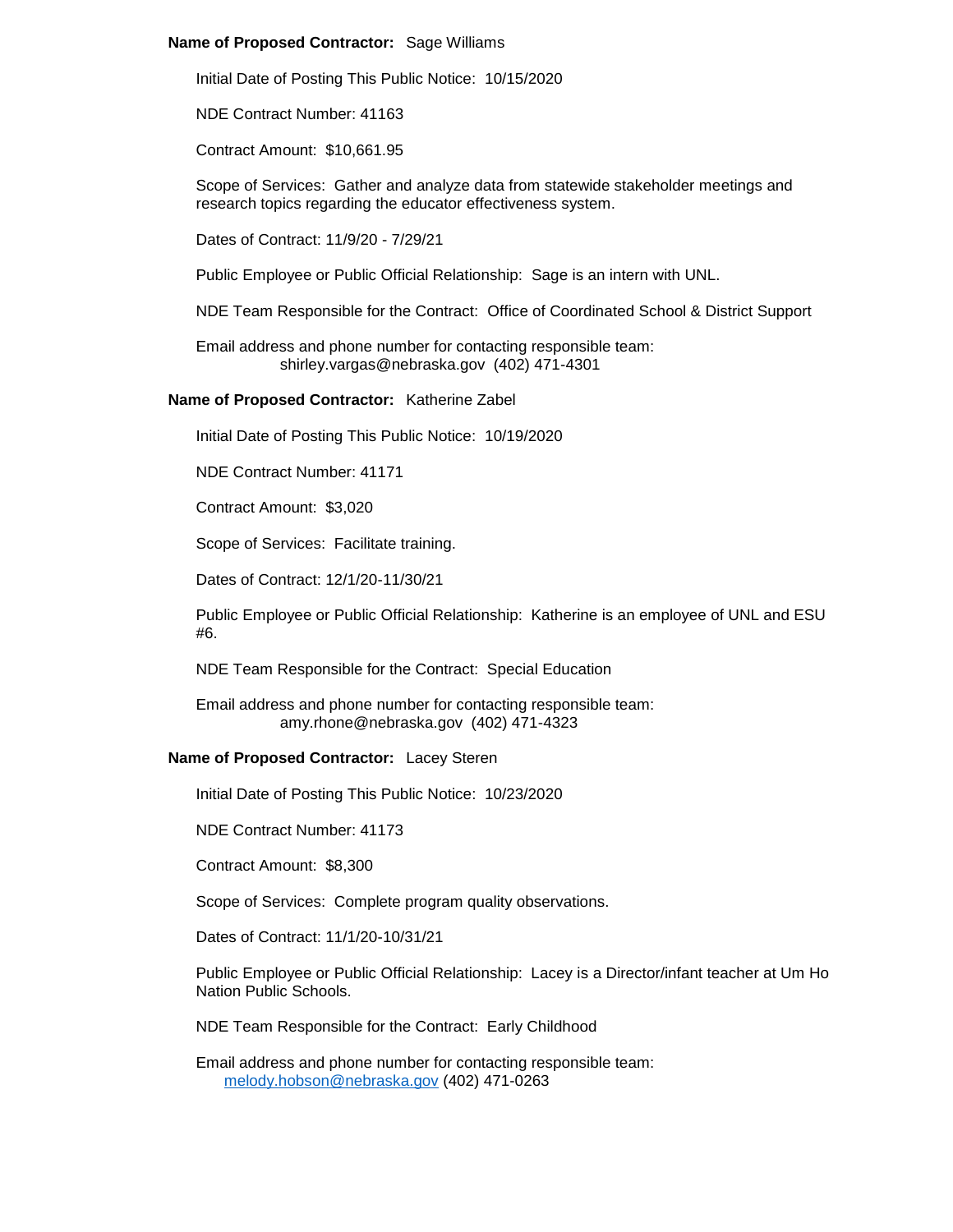# **Name of Proposed Contractor:** Dawn Murphy

Initial Date of Posting This Public Notice: 10/23/2020

NDE Contract Number: 41174

Contract Amount: \$8,800

Scope of Services: Complete program quality assessments.

Dates of Contract: 11/15/20-11/14/21

Public Employee or Public Official Relationship: Dawn is an employee of Santee Sioux Head Start.

NDE Team Responsible for the Contract: Early Childhood

Email address and phone number for contacting responsible team: [melody.hobson@nebraska.gov](mailto:melody.hobson@nebraska.gov) (402) 471-0263

**Name of Proposed Contractor:** Society of Health & Physical Educators NE

Initial Date of Posting This Public Notice: 10/26/2020

NDE Contract Number: 41176

Contract Amount: \$9,000

Scope of Services: Assist to execute NE Healthy Schools Program work plan and the efforts outlined in the 1801 Supplement work plan to assist schools in safely reopening after COVID-19 utilizing CDC recommendations.

Dates of Contract: 11/5/20-7/31/21

Public Employee or Public Official Relationship: Board members are employed by school districts.

Wyatt Morse, Bergan Catholic School Dawn Barmmer, Chadron College Sheri Vollmer, St. Margret Mary Omaha Lacey Peters, NDE Vicki Boye – Concordia University Miranda Oberschulte, Ralston Public Schools Melissa Jaskson, Omaha Westside Brandon Siegel, Fullerton Public Mallory Nutt, LPS Kara Foster, LPS Matt Avey, LPS Meaghan Ayers, Norfolk Public Michelle Fisher, Norfolk Public Cindy Meyer, Doane University Dexter Goodner, Ord Public Schools Kathy Burney, Elkhorn Public Schools Dana Johnson, Crete Public Schools

NDE Team Responsible for the Contract: Coordinated Student Support Services

Email address and phone number for contacting responsible team: [zainab.rida@nebraska.gov](mailto:zainab.rida@nebraska.gov) (402) 471-4620